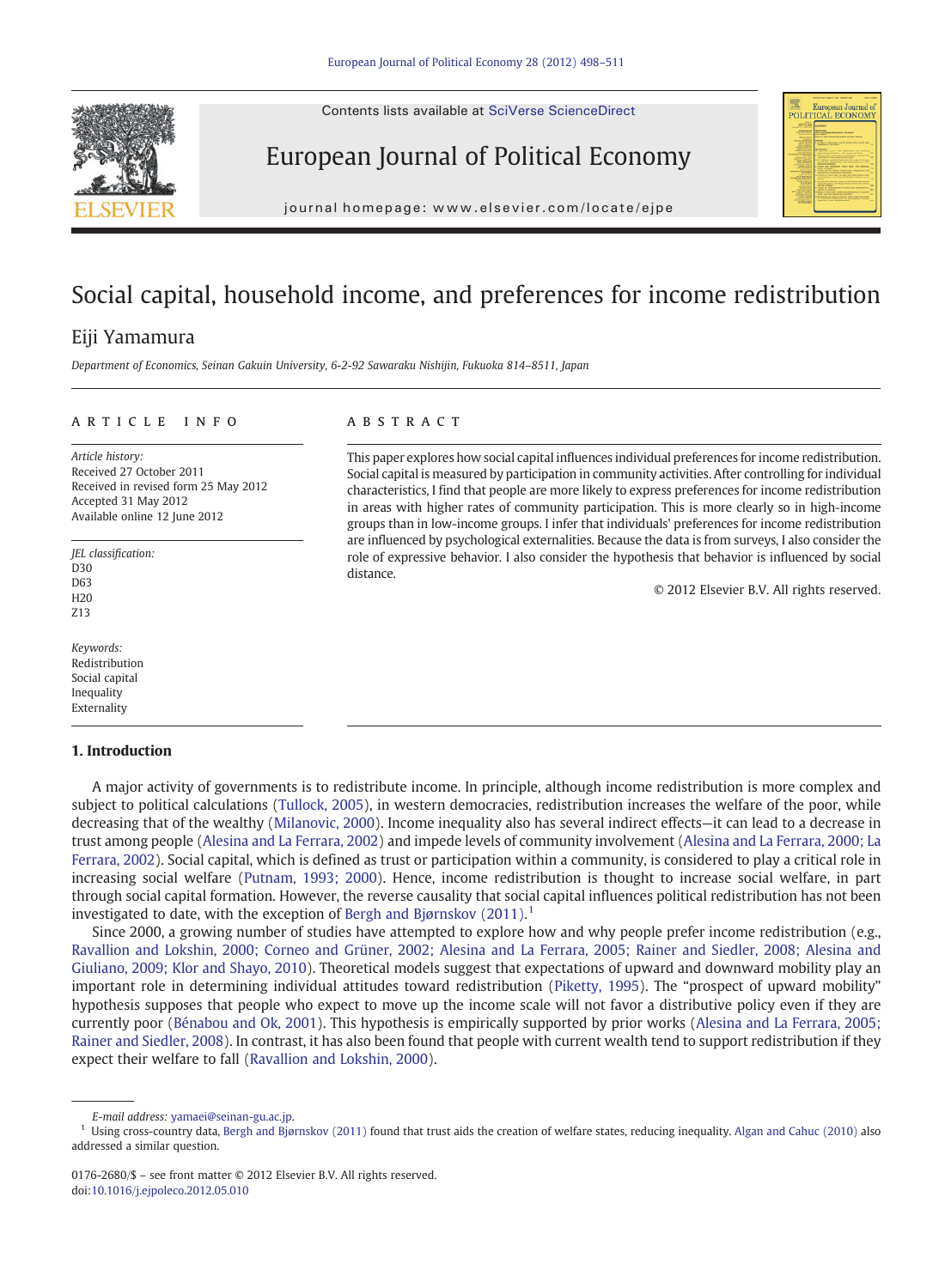The existing literature that explores the determinants of preference for redistribution does not sufficiently consider the effect of interaction among people. However, an individual's perception and behavior are thought to be influenced by the people around them and the neighboring community structure (e.g., [Alesina and La Ferrara, 2000, 2002; La Ferrara, 2002; Jensen and Harris,](#page--1-0) [2008; Shields et al., 2009](#page--1-0)). There are empirical works that support the hypothesis that it is "relative" income rather than "absolute income" that has an effect on the degree of happiness (e.g., [Clark and Oswald, 1996; Neumark and Postlewaite, 1998; McBride,](#page--1-0) [2001; Stutzer, 2004; Luttmer, 2005](#page--1-0)). [Veblen \(1899\)](#page--1-0) argued that "conspicuous consumption" by rich people serves to impress other people. However, it seems plausible that poor people envy rich people, and therefore hope that the rich will become poor. Owing to such externalities, rich people are likely to be unhappy. In this case, rich people tend to support income redistribution, thereby reducing the externality, and achieving increased levels of happiness.<sup>2</sup> This possibility seems to be more likely when the rich and poor meet and interact more frequently. In other words, rich people are more likely to support income redistribution when people are more inclined to participate in social activities. However, little is known regarding the interaction mechanism for redistribution. Thus, it is worthwhile to examine how and the extent to which the preference for redistribution is affected by interactions among people. Furthermore, preference appears to be significantly affected by structure and traditional societal values ([Alesina et al., 2004; Chang, 2010\)](#page--1-0). However, existing literature on redistribution preferences has focused largely on Western countries, with the exception of [Ohtake and Tomioka \(2004\)](#page--1-0) and [Chang \(2010\)](#page--1-0). Asian countries are characterized by the fact that their cultures and societies are different from those of Western countries, and as such it would be a valuable and necessary exercise to consider the preference for income redistribution in Asian countries. To this end, this paper attempts to compare the effect of social capital on preferences for redistribution between poor and rich groups using Japanese General Social Surveys (JGSS), which include more than 10,000 observations. I found that people are more inclined to prefer income redistribution in areas where residents are more actively involved in community activities. This tendency was more clearly observed for people from high-income groups than with people in low-income groups. This paper is in line with [Alesina et al.](#page--1-0) [\(2004\)](#page--1-0), which marks the crossroad for the determinants of happiness and preferences for redistribution.

The remainder of this paper is organized as follows. In Section 2, the testable hypotheses are discussed. [Section 3](#page--1-0) provides an explanation regarding data and the empirical method used. [Section 4](#page--1-0) presents the estimation results and their interpretation. The final section offers some conclusions.

### 2. Hypotheses

The seminal work of [Becker \(1974\)](#page--1-0) stated that social interaction is defined in terms of a consumption externality or as the utility function of a person to include the reactions of others in his/her actions. Along similar lines, there is an argument that relative income is related to happiness (e.g., [Clark and Oswald, 1996; Neumark and Postlewaite, 1998; McBride, 2001; Luttmer,](#page--1-0) [2005](#page--1-0)). Luttmer concluded "that the negative effect of a neighbor's earnings on well-being is real and that it is most likely caused by a psychological externality" ([Luttmer, 2005,](#page--1-0) 990). It follows from this that an individual's preference depends, in part, on those that surround them ([Luttmer, 2001\)](#page--1-0). Furthermore, frequency of contact with neighboring people reinforces this effect [\(Stutzer,](#page--1-0) [2004](#page--1-0)). Luttmer provided the evidence that "increased neighbors' earnings have the strongest negative effect on happiness for those who socialize more in their neighborhood" ([Luttmer, 2005](#page--1-0), 989–990).

If one's household income is higher than the average household income within a residential area, they are considered as relatively wealthy. The remainder of the people are regarded as relatively poor. Rich people are more likely to meet people with lower household income than to meet higher-income people within their residential area. In contrast, poorer people are more likely to meet people with higher household incomes than people with lower incomes within their residential area. As suggested in previous works, people tend to consider the extent to which their income is higher (or lower) than the income of others. That is, people are believed to care about their relative position. Because of interpersonal preferences, higher earnings of neighbors are related with lower levels of happiness (e.g., [Frank, 1985; Luttmer, 2005; Layard, 1980](#page--1-0)). "An envious or malicious person presumably would feel better off if some other persons become worse off in certain respects. He could "harm" himself (i.e., spend his own resources) in order to harm others" [\(Becker, 1996,](#page--1-0) 190). Further, envy possibly causes poorer people to engage in criminal behaviors such as theft or vandalism, not only to increase their "wealth" but also to reduce rich people's wealth [\(Skaperdas, 1992; Mitsopoulos, 2009](#page--1-0)). Thus, such criminal behavior caused by envy is considered to result in "illegal" income redistribution.

When there is greater societal interaction among residents (i.e., more frequent contact between rich and poor), there is also an increase in the degree of envy felt by poorer residents toward the richer ones, leading to an increase in negative effects (crimes committed against them by the poor) on the wealthy. Hence, I advance Hypothesis  $1^3$ :

Hypothesis 1. Poor people are more inclined to prefer income redistribution when they live in areas where residents are more likely to interact with each other.

This effect gives poorer people an incentive to support a "legal" redistribution policy. In contrast, richer people are more averse to redistribution simply because redistribution policies transfer their income to the poor. For example, a rich person's welfare depends not only on his/her own income and consumption levels but also on how the neighboring poorer people view his/her income and consumption. If a rich person enjoys the goodwill of those neighboring him/her or fears their envy, that rich person may

<sup>&</sup>lt;sup>2</sup> Social capital possibly influences the fairness of people, leading to change the equilibrium level of redistribution ([Galasso, 2003\)](#page--1-0).

<sup>&</sup>lt;sup>3</sup> It should be noted that Hypothesis 1 will only hold if comparison effects actually exist. This is because comparison effects are difficult to separate from purely individual aspiration effects at the individual level ([Stutzer, 2004\)](#page--1-0).